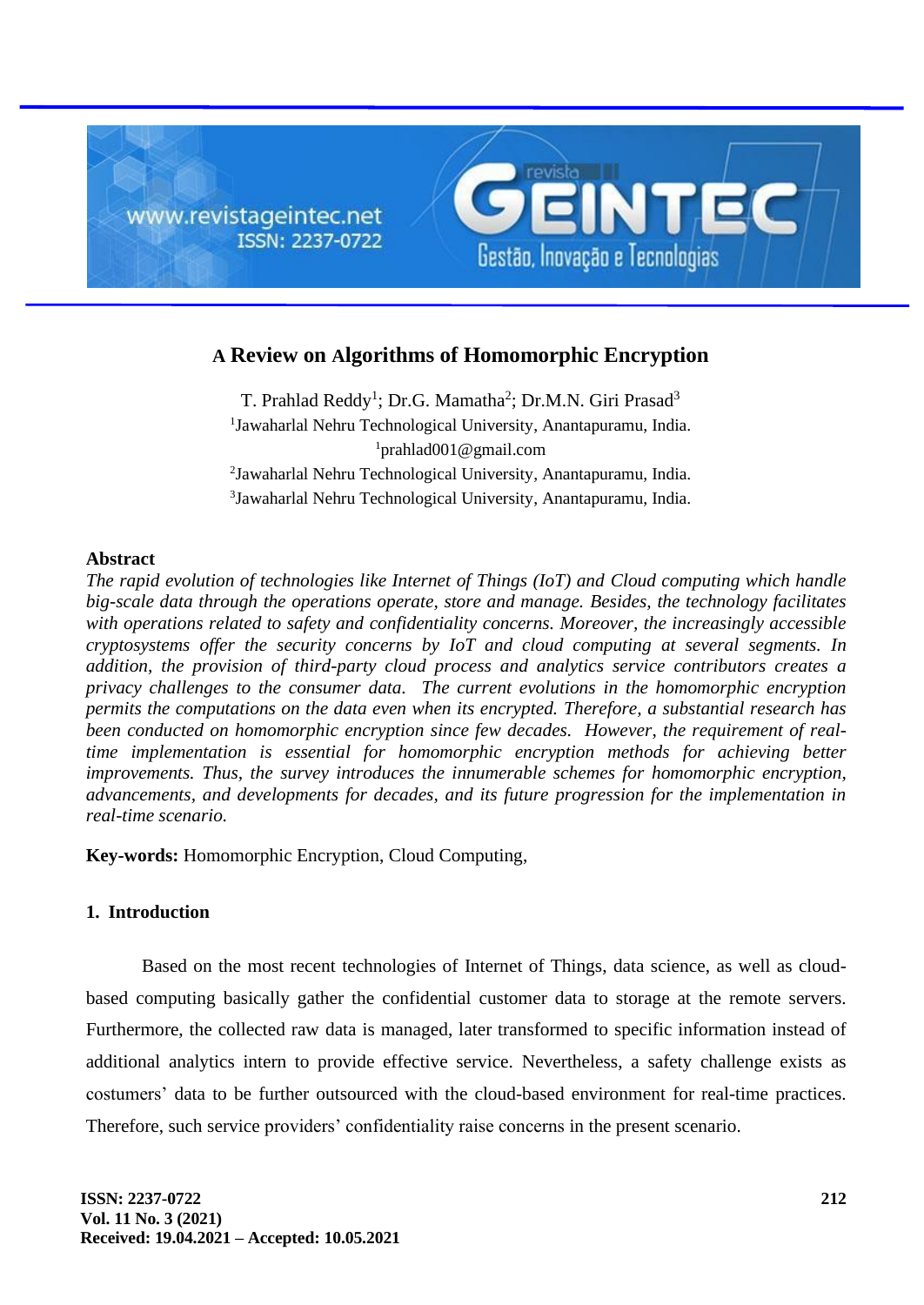For instance, the third-party predictive analytics provider involvement in healthcare system raises medical data privacy concern. Instead, if the mathematical computations required in analytics can performed on an encrypted data, then the privacy issues are largely resolved.

In addition, the analysis based on the predictive and prescriptive in the health care service necessitates the data required in the analysis to be communicated to service providers. However, the security contravention for mentioned situations reached certain instances attaining the effects at greater unfavourable impacts on the privacy in data acquired by the patient. The privacy challenges can be minimized and solved with the implementation of mechanism associated to the data that is encrypted.

Besides, the important feature of the cryptosystem is implementation without the data being lost or modified. Later, the modifications based on the standard cryptosystems, both symmetric and public key are useful in implementing the Homomorphic Encryption (HE). HE is a cryptosystem where the mathematical computations are done on the ciphertext. The deciphered text is the same as result obtained by the calculations done on the plaintext.

#### **2. Homomorphic Encryption Categories**

Numerous types of algorithms for homomorphic encryption have been suggested together with differing resources for the operation of arithmetic procedures. The competences of different schemes give variable computational capabilities reliant on the implementation form and its constraints. The following listed are the practical categories of policies:

## **1. Partially Homomorphic Encryption (PHE)**

The initial form of homomorphism is PHE that has been established in the current development. The performance of the arithmetic operations such as addition, subtraction, or multiplication has the limitation even with the range of computations allocated. Certain schemes of PHE involves the cryptosystems of ElGamal, RSA, Goldwasser-Micali, Paillier, Benaloh, Sander-Young-Yung, and Ishai-Paskin, and Boneh-Goh-Nissim.

#### **2. Somewhat Homomorphic Encryption (SWHE)**

This scheme can perform the operations involved for mutual addition and multiplication on the privacy data. However, the constraint leading to the scheme is it can implement for the limited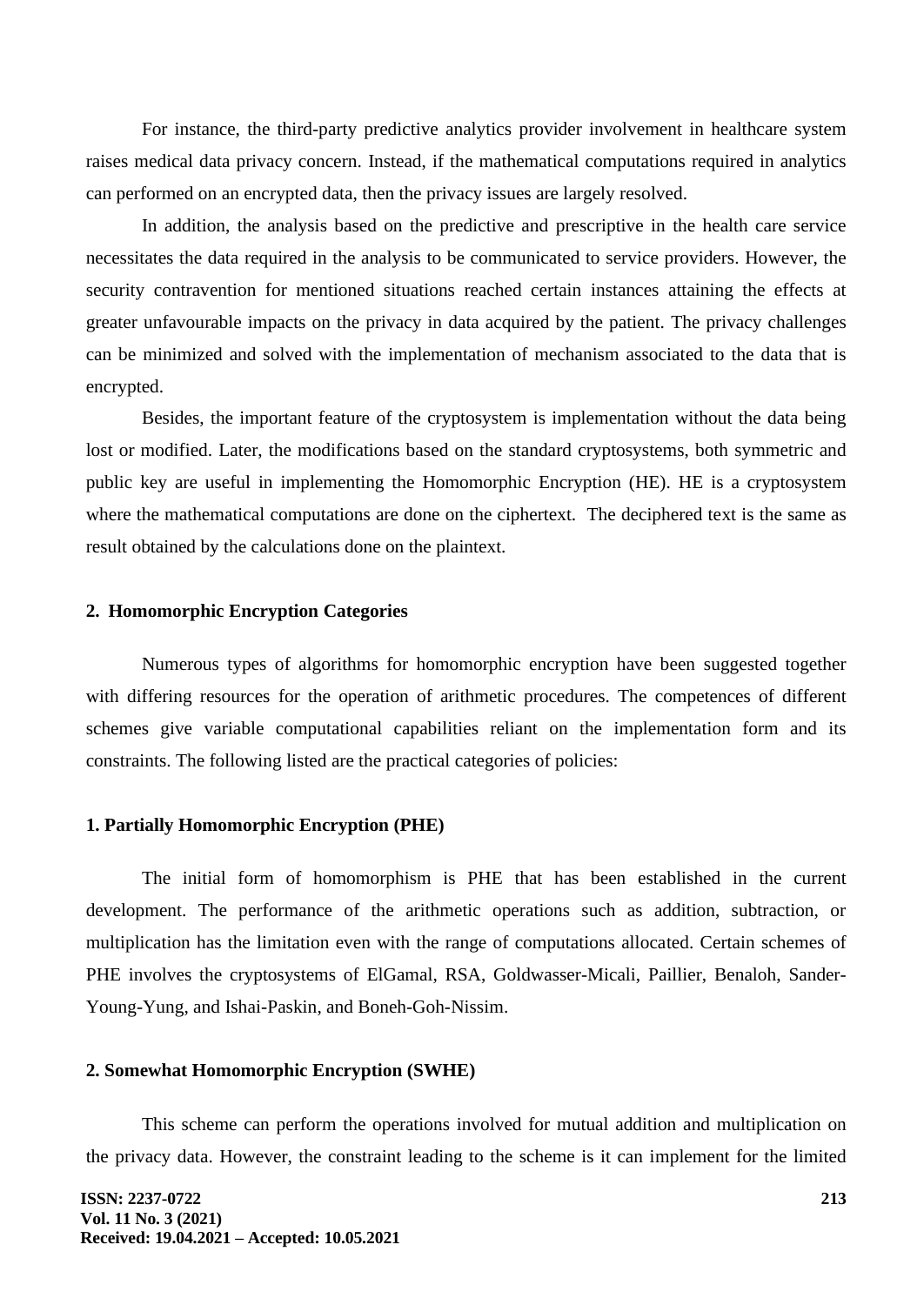range of computations. Although the noise existed in combinational to the cryptosystem enhances the encrypted level of randomness. There is a trade-off between the data increase in computational count and noise domination. Thus, the necessary deciphered data is highly unfeasible towards accomplishment.

#### **3. Fully Homomorphic Encryption (FHE)**

This scheme manages with the full-fledged operations of homomorphic encryption. In order to eradicate the limitation of restricted count of operations, the SWHE scheme are integrating with a process known as bootstrapping *(RECRYPT)*. Therefore, at every stage of computation in FHE, the integration of bootstrapping is employed to maintain the noise in inspection. Nevertheless, there is drawback in combining the bootstrapping with FHE, which increase the computational burden as well as cost of the process.

### **4. Levelled Fully Homomorphic Encryption (LFHE)**

This technique is an enhancement to the FHE scheme. Despite of implementing the technique of bootstrapping at every stage of computation with the result of limited computations in FHE. Thus, the outcome attained will be the issues of depth constraint by distributing the bootstrapping procedure.

The following algorithm is associated to the Homomorphic encryption schemes:

- 1. KeyGen The input is fed with the security parameter and results in output of secret key pair and public.
- 2. Encrypt Produces the ciphertext with the utilization of plaintext and public key.
- 3. Decrypt Outcome's plaintext/deciphered text with the utilization of secret key and ciphertext.
- 4. Evaluate Results are obtained by providing the circuit or computation system with the ciphertext as input.
- 5. Bootstrapping (Recrypt) Interprets the ciphertext following with each computation stage or with limited computations for minimizing the noise effect on the definitive result of decipher. Such case is employed in both schemes of LFHE and FHE.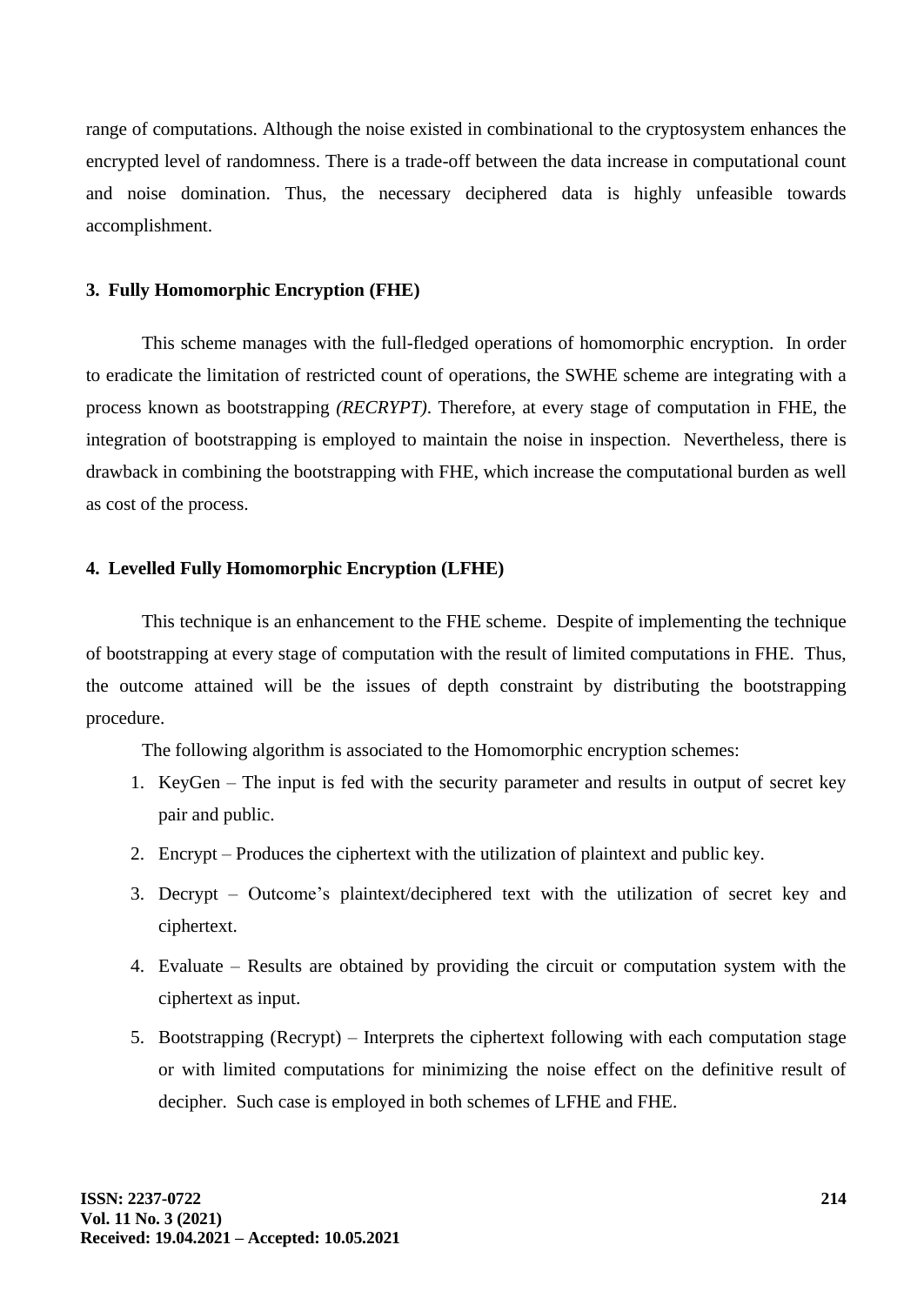#### **Balance Equation Snippet**

Assume *m<sup>1</sup>* and *m<sup>2</sup>* are assigned as the encrypted messages to be performed and *ENCRYPT(m)* signify the encryption of the variable *m* assumed.

 $ENCRYPT(m_1) = c_1 \& ENCRYPT(m_2) = c_2$ 

 $ENCRYPT(m_1) + ENCRYPT(m_2) = c_3$ 

Later, the addition intended for the homomorphic encryption implemented such as follows:  $DECRYPT(c_3) = DECRYPT(c_1) + DECRYPT(c_2)$ 

i.e.,

 $DECRYPT[ENCRYPT(m<sub>1</sub>) + ENCRYPT(m<sub>2</sub>)] = m<sub>1</sub> + m<sub>2</sub>$ 

the multiplication intended for the homomorphic encryption implemented such as follows:

 $DECRYPT(c_3) = DECRYPT(c_1)$  x  $DECRYPT(c_2)$ 

i.e.,

DECRYPT[ENCRYPT(m<sub>1</sub>) x ENCRYPT(m<sub>2</sub>)] = m<sub>1</sub> x m<sub>2</sub>

The scheme is demonstrated in the model of homomorphic encryption. Thus, the reflection of encrypted plaintext is computed with the performance achieved in the obtained data of the form based on decrypted system and deciphered basis.

### **5. Related Works**

From initial stages of completely homomorphic encryption (FHE) conspire remained intended through the researchers in the year of 1978 by Adleman, Rivest, and Dertouzos [1], yet through the concerns of security in the state of homomorphisms acquired by the users. Afterward, more than 30 long lifetimes, it is defined to be the possible arrangement have been muddled however exploration has been done. According to few decades, the performance of the unsolved part of outcomes reached for the homomorphism remained presented by outcomes.

The author Craig Gentry in the year of 2009 [2] suggested current FHE scheme. Assigned plot depends for the case of ideal analysis with the cross sections that complete homomorphic state of expansion as well as duplication. Although, the procedure for the bootstrapping scheme of component remains acquainted with complete limitless quantity associated to the calculations exempting the maximum limits. However, the intricacy for the computational besides plan dwells with the grid stage in ideal scenario.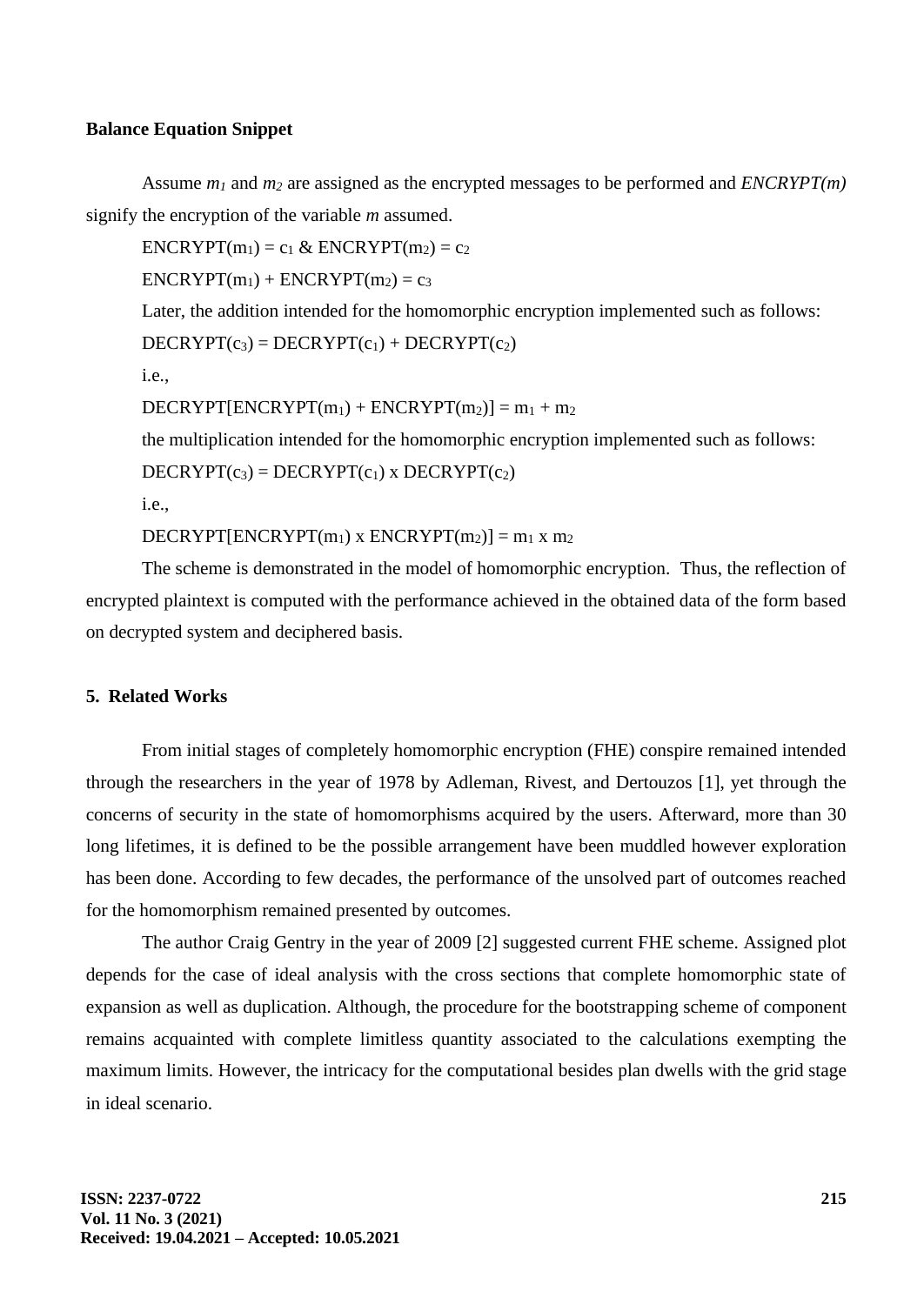In 2010 [3] Dijik et. al., recommended for the scheme involved with the SWHE conspire through particular number-crunching as well as utilize plan for bootstrapping to transform towards the scheme of FHE. Eventually, reasonably straightforward secluded number-crunching over ideal grids is helpful for carrying out in asset compelled gadgets similar to IoT.

Brilliant et. al., [5] recommended plot for the scheme of FHE together with little important besides sizes of ciphertext contrasted with assigned case of the place Gentry's in the case of key paired with the public as well as private issues in the ciphertext in the utilization for the generic field. In comparison to the various component with the schemes of variable analysis with the SWHE against the FHE for the implementation of the evaluation in the limitations ot the boundaries in the existing system. Practically speaking plan presents the superior profundity with the unscrambling trail.

Moreover, the multi-bounce Homomorphic Encryption has been planned by Nobility et. al.,[6] in which the calculation for the HE graphs can be replaced with the execution of the own filed in the case of several iterations into the bootstrapping system for the outcome reached with the case of single input crack.

In addition, effectively executed with the integration of bootstrap with the FHE. Later, the enhancements have been planned by Nobility et. Al., [7] for minimizing the intricacy of computation. Also, primary improvement attains crucial-age strategy that doesn't need reversal of polynomial equation. Further, the clumping strategy utilized in advancing encryption system. Alongside the existence compromises are likewise accomplished.

An inexpensive utilizing of FHE studying with minimum errors has been proposed in 2011 by Brakerski et. al [8]. In essence, the resistance plan depends with most pessimistic scenario issues discretionary grids. Another linearization procedure is formulated dependent on LWE which prompts provable hardness to the plan. In any case, the past plans depend on intricacy presumptions of ideal rings. An epic measurement modulus decrease procedure is acquainted with abbreviate the ciphertexts formats.

Furthermore, the FHE combined short open levers around numbers has been highlighted by the Coron et. al., [9]. Considering, plan theoretically straightforward contrasted with the Gentry's plan. In spite of the fact that Dijk et. al., utilizes a similar idea however at the expense of too huge public key size for reasonable execution. This plan decreases the public key size by scrambling with the quadratic structure. A more grounded variation of inexact GCD issue powers security. Further, basic number-crunching tasks are carried out with the productivity accomplished.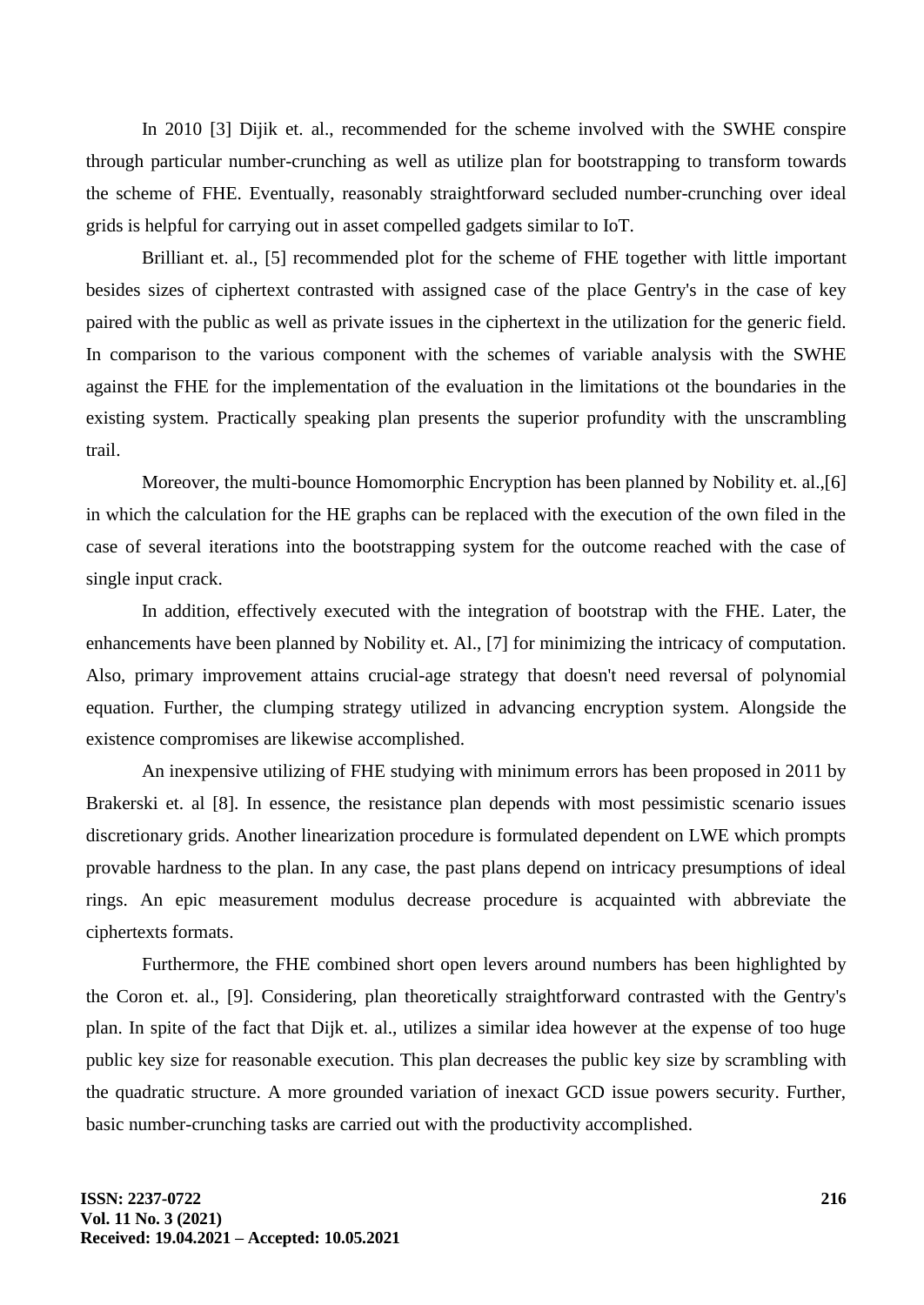Gentry et. al., in 2013 [10] presented the integration of HIE with LWE towards accomplishment of reasonable straightforwardness. Later, plan beats costly advance including "relinearization" executed past such proposed scheme plots by carrying out a rough eigenvector technique. The plan likewise takes out the genuinely necessary assessment key to perform activities. All things being equal, barely any essential boundaries assist with developing trait personality established FHE scheme conspire.

The further works involved with the whole numbers associated to the batches of FHE proposed by Coron et. al., that has executed the plan for clump in the vector issues of plaintext morsels for the outcome of solitary ciphertext format. The plan additionally carries out self-assertive changes alongside option and duplication. The FHE assessment of such format assessed tantamount techniques earlier plans dependent at fusion approach of Ring-LWE based scheme of FHE. Assessment techniques means for the investigation of future schemes.

As in the case of real numbers the FHE scheme evaluated and is represented in [12]. The creators deliver functional requests current idea of FHE and executions because of elevated idleness. Thus. plan advance assesses dangers related security through thinking about model situations. The commotion levels are radically decreased throughout decoding employed with the mathematical tasks.

Cheon et. al., [13] estimated the excellence for the case of managing the scheme for GW in the analysis of the other senator for scaling the division of yield in the clamour for safety issues in the RLWE built for the security contravention for mentioned situations reached certain instances attaining the effects at greater unfavourable impacts on the privacy in data acquired by the patient. The privacy challenges can be minimized and solved with the implementation of mechanism associated to the data that is encrypted contribution of the novel technique in the pact feature of the execution in the model.

Wang et. al., in 2018 [14] underlined the effective dependent conspire of model of FHE schemes. This plan decreases the public key size by scrambling with the quadratic structure. A more grounded variation of inexact GCD issue powers security. Moreover, reduced case of computational expense is accomplished contrasted with up to referenced plans with a little blunder rate compromise.

#### **6. Implementations**

Developments for HE with the application of various commercial, industrial, proprietary, and opensource based operations established concerning to the area associated to the particular work in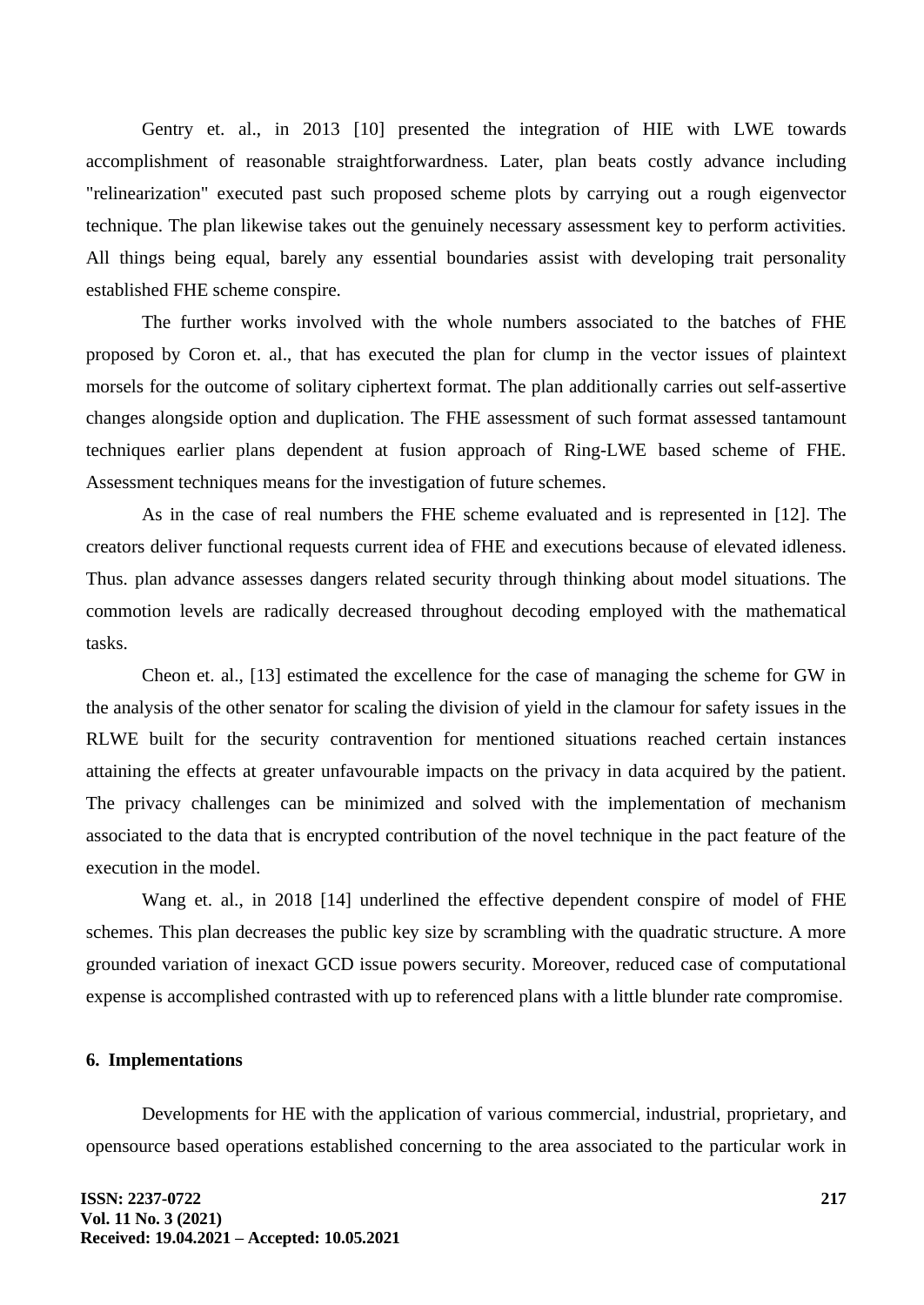which customer has executed in the specified practice. Not as many of the real-time analysis made as open source for the useful publicly obtainable performances for the schemes integrated to the HE is listed as follows:

| <b>Name</b>                   | <b>Designer</b>                                                                                                                                                                                                  | <b>Observations</b>                                             |
|-------------------------------|------------------------------------------------------------------------------------------------------------------------------------------------------------------------------------------------------------------|-----------------------------------------------------------------|
| HElib $[15]$                  | <b>IBM</b>                                                                                                                                                                                                       | Optimizations of the<br>schemes involved for<br>BGV and GHS.    |
| <b>PALISADE</b><br>[16]       | Consortium of DARPA-funded defence contractors<br>and academics: New Jersey Institute of Technology,<br>Duality Technologies, Raytheon BBN Technologies,<br>MIT, University of California, San Diego and others. | General and defence<br>purpose lattice<br>cryptography library. |
| HEAAN $[17]$                  | <b>Seoul National University</b>                                                                                                                                                                                 |                                                                 |
| Microsoft<br><b>SEAL</b> [18] | Microsoft                                                                                                                                                                                                        |                                                                 |
| <b>FHEW [19]</b>              | Leo Ducas and Daniele Micciancio                                                                                                                                                                                 |                                                                 |
| <b>TFHE [20]</b>              | Ilaria Chillotti, Nicolas Gama, Mariya Georgieva and<br>Malika Izabachene                                                                                                                                        |                                                                 |
| <b>FV-NFLlib</b><br>$[21]$    | CryptoExperts                                                                                                                                                                                                    |                                                                 |
| <b>NuFHE</b> [22]             | NuCypher                                                                                                                                                                                                         | Requires a GPU<br>operation of TFHE                             |

### **7. Conclusion**

The accumulation of business-related players, collaborations, and industrial assistance, the research in FHE has reached a greater height. Nevertheless, such schemes associated with certain constraints like slacken, computational burden and cost, moreover commercially not feasible in the current edge technology. However, with the implementation of FPGA and GPU stipulate the essential powered computation with more rapid operations maintain the trade-off among cost, power, and efficiency. In addition, the operations dealt with the large-scale implementations seems to be nonviable. In order to provide solution to particular challenge, the suggested combination is multiparty calculation and its variants.

### **References**

R.L. Rivest, L. Adleman, and M.L. Dertouzos, "On data banks and privacy homomorphisms," *Foundations of Secure Computation,* 169–180, 1978.

C. Gentry, *"A fully homomorphic encryption scheme,"* Ph.D. dissertation, Stanford University, 2009.